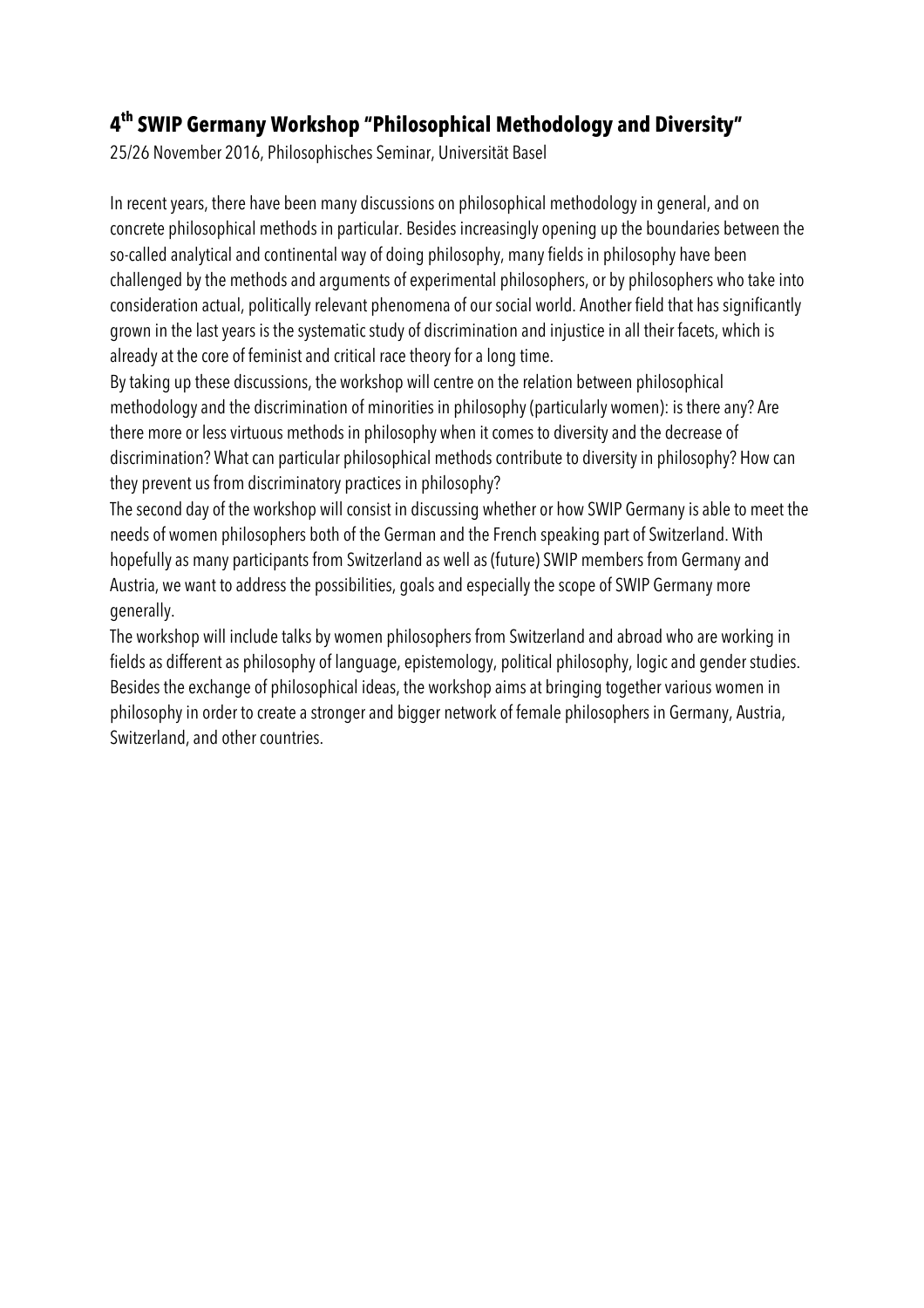#### **Programme**

Friday, November 25th: *Philosophical Methodology and Diversity* Alte Universität, Rheinsprung 9, Room 101

| 09.30-10.00 | Welcome Coffee                                                                                               |
|-------------|--------------------------------------------------------------------------------------------------------------|
| 10.00-10.30 | Introduction SWIP Germany board (Mari Mikkola) and SWIP Basel (Rebekka<br>Hufendiek/Deborah Mühlebach)       |
| 10.30-11.30 | "Varieties of Ignorance" (Nadja El Kassar, ETH Zürich)                                                       |
| 11.30-12.00 | Coffee Break                                                                                                 |
| 12.00-13.00 | "Intersectional Knowledge in Philosophy? New Questions and Old Answers"<br>(Katrin Meyer, Universität Basel) |
| 13.00-15.00 | Lunch Break $+$ Coffee                                                                                       |
| 15.00-16.00 | "Metaphors for Argumentation" (Catarina Dutilh Novaes, Rijksuniversiteit<br>Groningen)                       |
| 16.00-17.00 | "Against Schools. Uniformity and Disorientation in Philosophy" (Eva von<br><b>Redecker, HU Berlin)</b>       |
| 17.00-17.30 | Coffee Break                                                                                                 |
| 17.30-19.00 | "Good and Bad Implicit Bias Stories" (Jennifer Saul, University of Sheffield)                                |
| 19.30       | Dinner                                                                                                       |

Saturday, November 26th: *SWIP in Switzerland – how to proceed?*

Kollegienhaus, Regenzzimmer 111

- 10.00-10.30 Coffee
- **10.30-11.00 Input SWIP Basel and other institutions**
- **11.00-13.00 Round Table and Open Discussion with Brigitte Hilmer, Angela Martin, Mari Mikkola, Jenny Saul**

13.00 Lunch